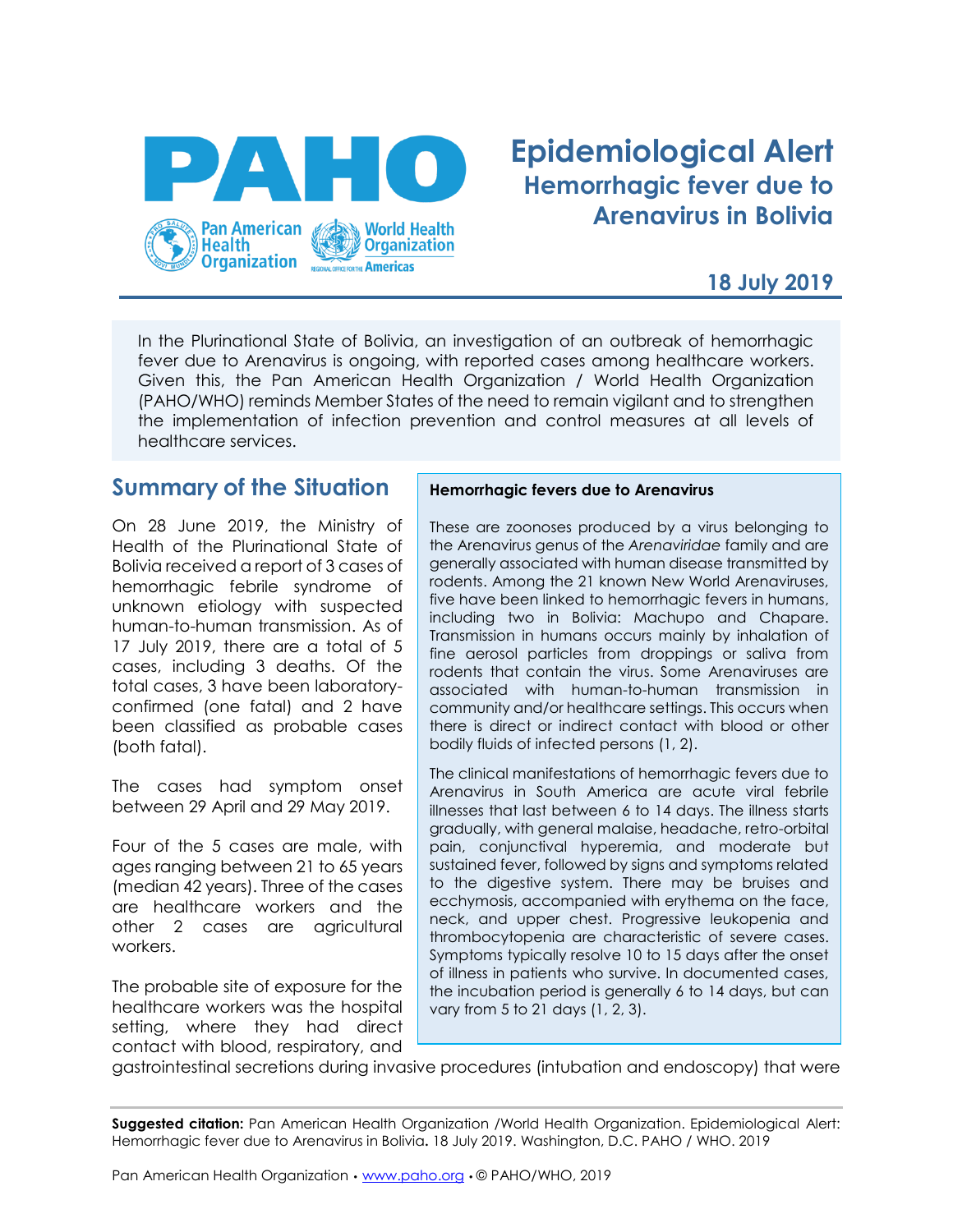performed for one of the cases. For the agricultural workers, exposure likely occurred during the rice harvest in the Siliamo community, Guanay Municipality, La Paz Department.

Laboratory confirmation has been carried out by the Center for Tropical Diseases (CENETROP, per its acronym in Spanish), in close collaboration with the Viral Special Pathogens Branch (VSPB) of the United States Centers for Diseases Control and Prevention (US CDC) as a WHO Collaborating Center, which has reported the identification of an Arenavirus. The Arenavirus identified was partially sequenced and shows a high identity with Chapare virus.

#### **Actions implemented by national authorities**

The Bolivia Ministry of Health, along with the La Paz Departmental Health Service and the hospitals involved, with the support from PAHO/WHO, are implementing the corresponding public health measures.

## **Guidance for national authorities**

PAHO/WHO recommends that Member States remain vigilant and ensure awareness among healthcare workers for detecting and managing cases of hemorrhagic fever as well as ensuring strict compliance with infection prevention and control measures.

#### **Surveillance**

#### *Case detection*

Based on the epidemiological context of the country or territory, surveillance should be aimed at detecting suspected cases of hemorrhagic fever, considering the clinical manifestations, travel history, and exposure history.

#### *Contact identification and monitoring*

Any person who had contact with blood or bodily fluids of a suspected, probable, or confirmed case during his/her illness is considered a contact.

Contact monitoring should be performed for a maximum putative incubation period of 21 days (4) (following the last known exposure).

#### **Laboratory diagnostics**

Laboratory confirmation of Arenavirus infection can be performed by various methods, including both virological (RT-PCR, viral isolation, ELISA, and immunohistochemistry), and serological (IgM/IgG ELISA and indirect immunofluorescence). However, the dynamics of infection (duration of viremia vs. appearance of antibodies) by Arenavirus have not been fully established (particularly for New World Arenaviruses and recently identified strains), which leads to limitations of the techniques as well as additional challenges for interpreting the results and discarding cases.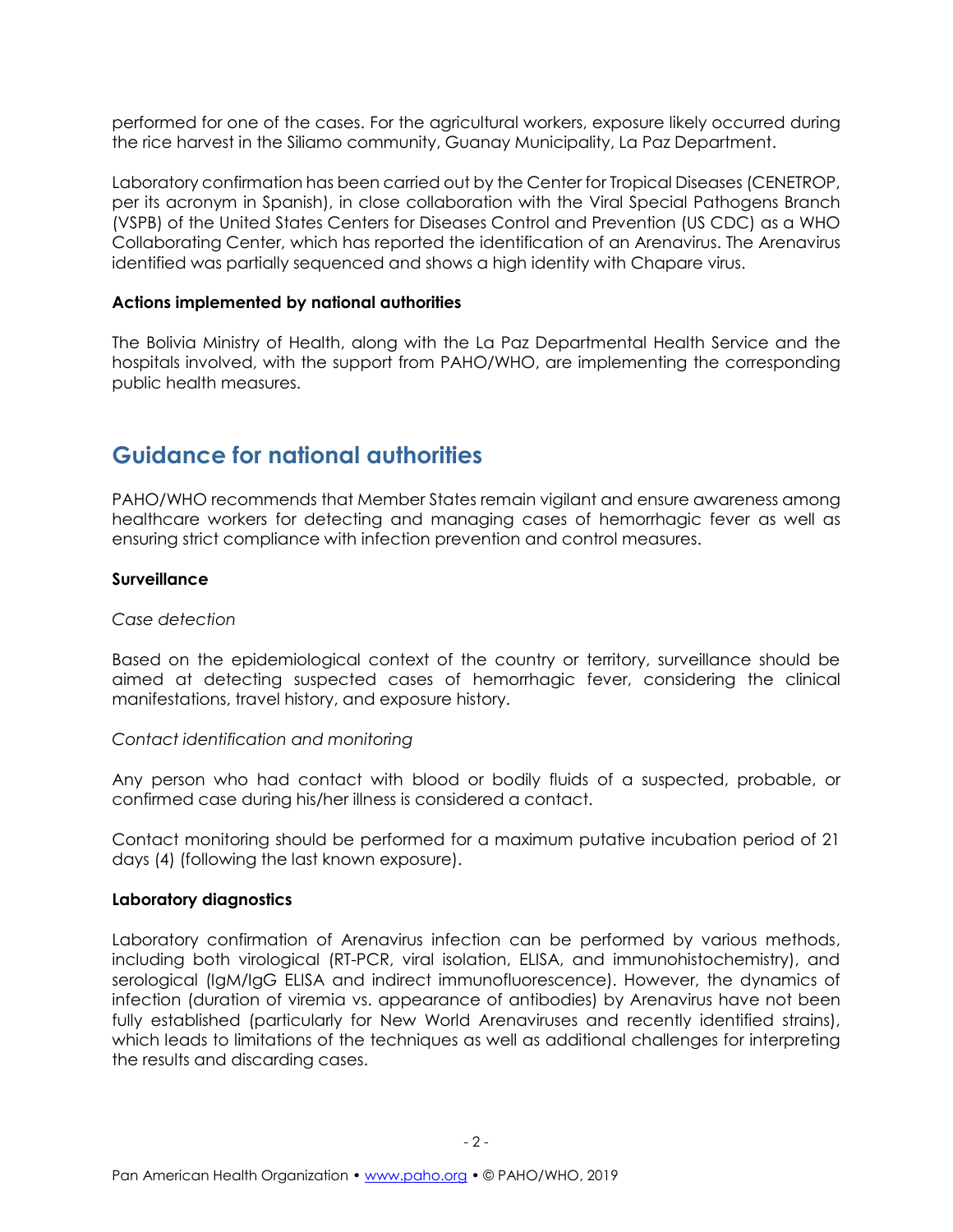#### *Virological diagnosis*

During the acute phase of the disease, the virus can be detected (in serum or whole blood) from the third day after the onset of febrile symptoms using molecular techniques (RT-PCR), viral isolation in cell culture (only under BSL-4 conditions), or antigen capture ELISA with monoclonal antibodies. Although the duration of viremia has not been fully established, detection of the virus has been documented for up to 10 days after the onset of symptoms, depending on the virus and patient conditions. Similarly, the virus can also be detected in other types of samples, such as nasopharyngeal swab, but the time duration for how long the virus can be detected has not yet been established. While molecular methods are relatively rapid and sensitive, the only diagnostic tests available so far are based on endpoint (conventional) RT-PCR with agarose gel results, which decreases the detection sensitivity.

#### *Serological diagnosis*

Although serological diagnosis of Arenavirus infections (antibody detection) can be carried out using indirect immunofluorescence (indirect IF) or antigen capture ELISA (for IgM or IgG), no serological assay is currently validated for Chapare virus.

#### *Biosafety considerations*

All biological samples (whole blood, serum, swab/respiratory aspirates, fresh tissue) should be considered as potentially infectious. Arenavirus infection can occur through exposure to aerosols from samples; therefore, additional measures should be taken to protect the respiratory tract (including the use of N95 masks) and minimizing the use of procedures that generate these aerosols. Additionally, it is recommended to perform any procedure inside a certified Class II biosafety cabinet, taking extreme measures to avoid accidents due to puncture or spillage. Furthermore, it is necessary to consider the inactivation of samples (as a step prior to nucleic acid extraction for molecular diagnosis or serological methods) under BSL-3 conditions. Attempts at Arenavirus viral isolation should only be carried out under BSL-4 conditions. For deceased patients, it is recommended to obtain blood by cardiac puncture. Likewise, samples of lung tissue or respiratory tract (fresh or preserved in formaldehyde) are useful for molecular detection and histopathological analysis, provided there are adequate conditions to perform the autopsy, particularly respiratory protection.

In the Americas Region, there are two WHO Collaborating Centers for hemorrhagic fevers due to Arenaviruses: the US CDC and the National Institute of Human Viral Diseases "Dr. Julio I. Maiztegui" (INEVH, per its acronym in Spanish) in Argentina, which can be contacted through PAHO/WHO.

#### **Case management**

It is recommended to keep the patient in strict isolation during the acute febrile period, with healthcare workers attending to the patient using personal protective equipment for droplet and contact precautions: apron, N95 mask, face shield or glasses, and gloves.

Concurrently, disinfection of all secretions as well as material contaminated with blood should be performed.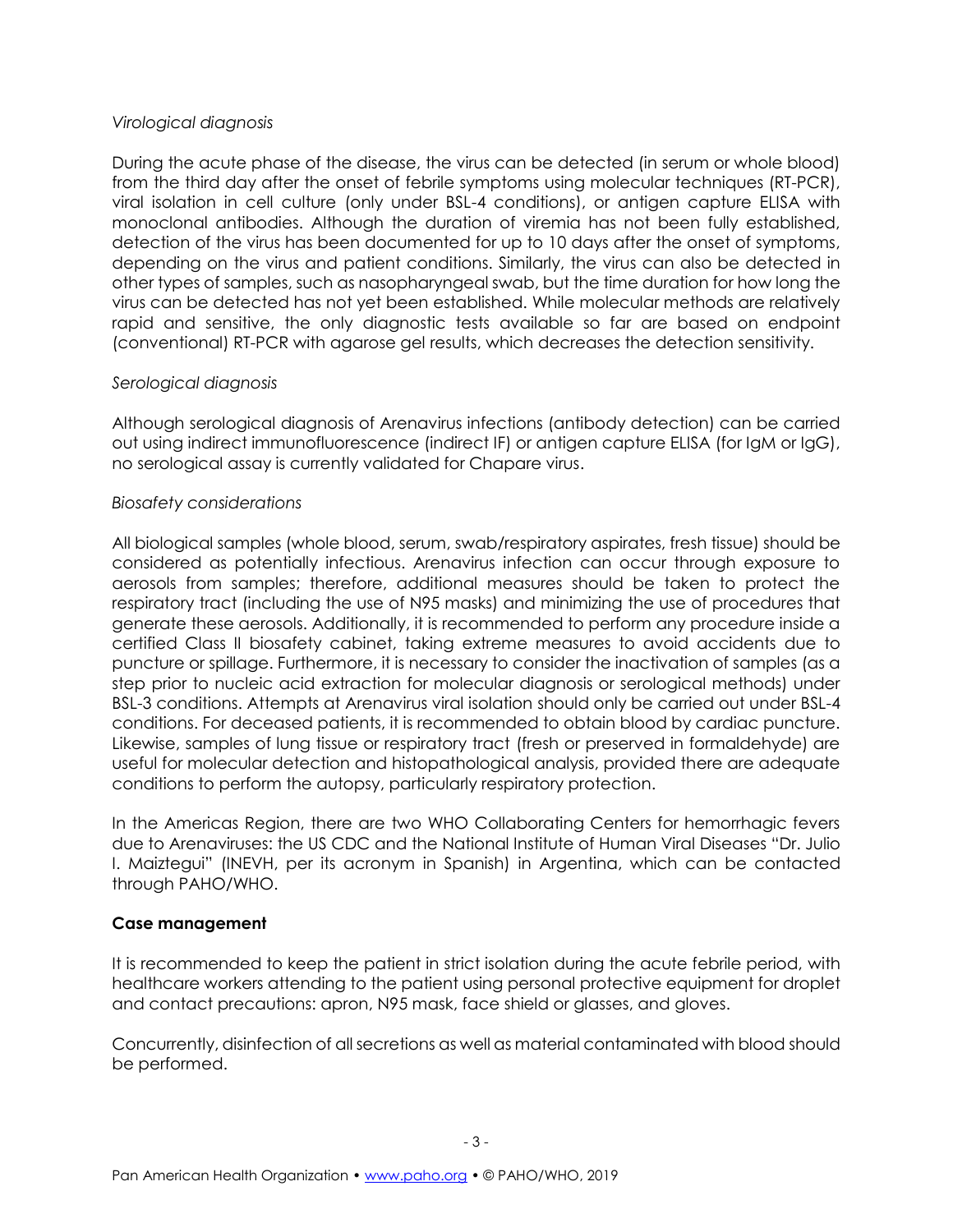The use of immune plasma is only standardized for the Junin virus in the treatment of Argentine hemorrhagic fever. For the management of hemorrhagic fevers caused by New World Arenaviruses, the use of ribavirin has been described; however, its efficacy and safety has not been proven in clinical trials. It is important to note that ribavirin has hematological side effects that can worsen the clinical condition of patients.

Hydration, rest, and supportive treatment of possible complications are recommended after excluding diseases such as malaria, dengue, or bacterial infections.

#### *Organization of healthcare services/provision of services*

For all patients presenting to healthcare services, standardized forms should be used to collect clinical information and to identify patients suspected with hemorrhagic fever due to Arenavirus. Once a patient is identified as a suspected case, he/she should be placed in an isolation area using standard droplet and contact precautions.

#### *Transfer of patients*

The transfer of a patient within the healthcare facility should be restricted as much as possible. For referral of patients to facilities with more complex services, healthcare workers should wear personal protective equipment for droplet and contact precautions: apron, N95 mask, face shield or glasses, and gloves. The patient must wear a surgical mask.

#### **Infection prevention and control**

Human-to-human transmission of Arenavirus occurs mainly in the hospital setting, when biosafety measures are not followed and health professionals come into contact with contaminated bodily fluids, mainly blood. Aerosol-generating procedures such as orotracheal intubation, non-invasive mechanical ventilation, and upper airway aspirations, are also involved in human-to-human transmission.

Standard precautions, in addition to droplet and contact precautions, must be strictly complied with; specifically: (i) hand hygiene, (ii) the use of personal protective equipment according to the risk assessment, (iii) proper disposal of sharp materials, (iv) proper cough etiquette and respiratory hygiene, and (v) proper use of sterile equipment and handling of hospital waste.

Patients should be isolated in a single room, with a bathroom and separate sinks. The patient's movement in the hospital environment must be restricted.

In case of death of the patient, handling of the corpse must follow the respective protocols, including the following: comprehensive use of personal protective equipment, disinfection of the corpse with 0.5% sodium hypochlorite solution, and incineration of hospital waste, while respecting the grieving of the family.